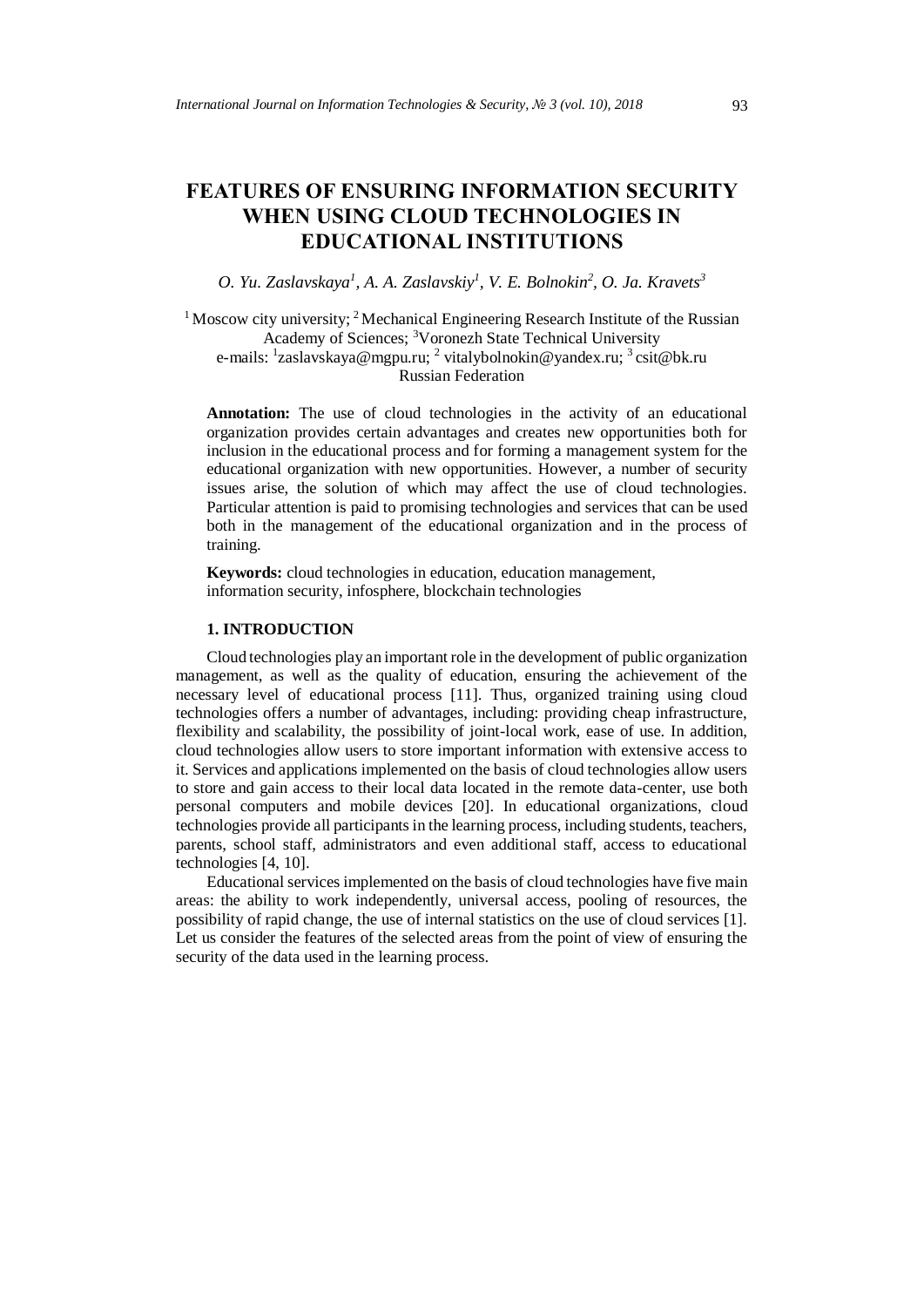#### **2. TECHNOLOGICAL SOLUTION**

#### **2.1 Cloud technologies**

Independent work with cloud services is based on automation tools. Users in educational organizations need to perform various functions and operations. At the same time, it is necessary to provide a certain freedom of action for the choice and use of cloud services or resources from the whole variety of cloud technologies. As a rule, the user of cloud services configures and manages all resources to which has access, or requests this access through the web interface from the administrator of the educational environment to use the necessary technologies. Such a list can be very extensive: from the self-reset or change the password to your account (without the need to contact the teacher or administrative employee) to access to training materials or management reports, including online.

Extensive access is based on the fact that cloud technologies should be widely available on the basis of the use of any device with different operating systems (laptops, tablets, mobile phones, etc) and on every side (both from the network of the educational organization, and from home, library, etc.). Extensive access is based on the use of standard mechanisms and data transfer protocols. Connecting this level of access to different categories of users of an educational organization requires that educational cloud technologies be adapted to the requirements of these users.

The pooling of resources is based on the fact that one set of resources is used to serve a number of users. This multi-user model is based on virtualization technologies, in which resources are dynamically assigned and re-used according to user demand. The multi-user environment is characterized by the fact that the user does not know where his data is currently located or stored.

The ability to change resources quickly is based on security policies and is implemented by the rights you set. For example, pre-provisioned services are scaled based on policies and requirements for users or their devices. For example, you can prevent access to educational organization resources from devices that do not have antivirus software installed and updated. These changes have no impact on applications hosted in the cloud, and do not require constant human intervention to correct such changes. Various stakeholders in an educational organization, such as students, teachers, administrative staff, and others, can access and use educational resources as needed, and computing and multimedia capacities are allocated based on access and security policies automatically, at any time.

The use of internal statistics and reporting allows to organize a system of control and accounting of the use of educational cloud technologies [14]. It usually includes various counters, including resources used in the educational process, and forms of collection of performance reports. Reports on the use of educational cloud technologies or resources provide transparency, both for the user and for the head of the educational organization, the organization providing access to cloud technologies, as well as provide additional indicators necessary for decision-making in the management of the educational process. At the same time, the use of educational cloud technologies is more cost-effective than the local software and hardware infrastructure.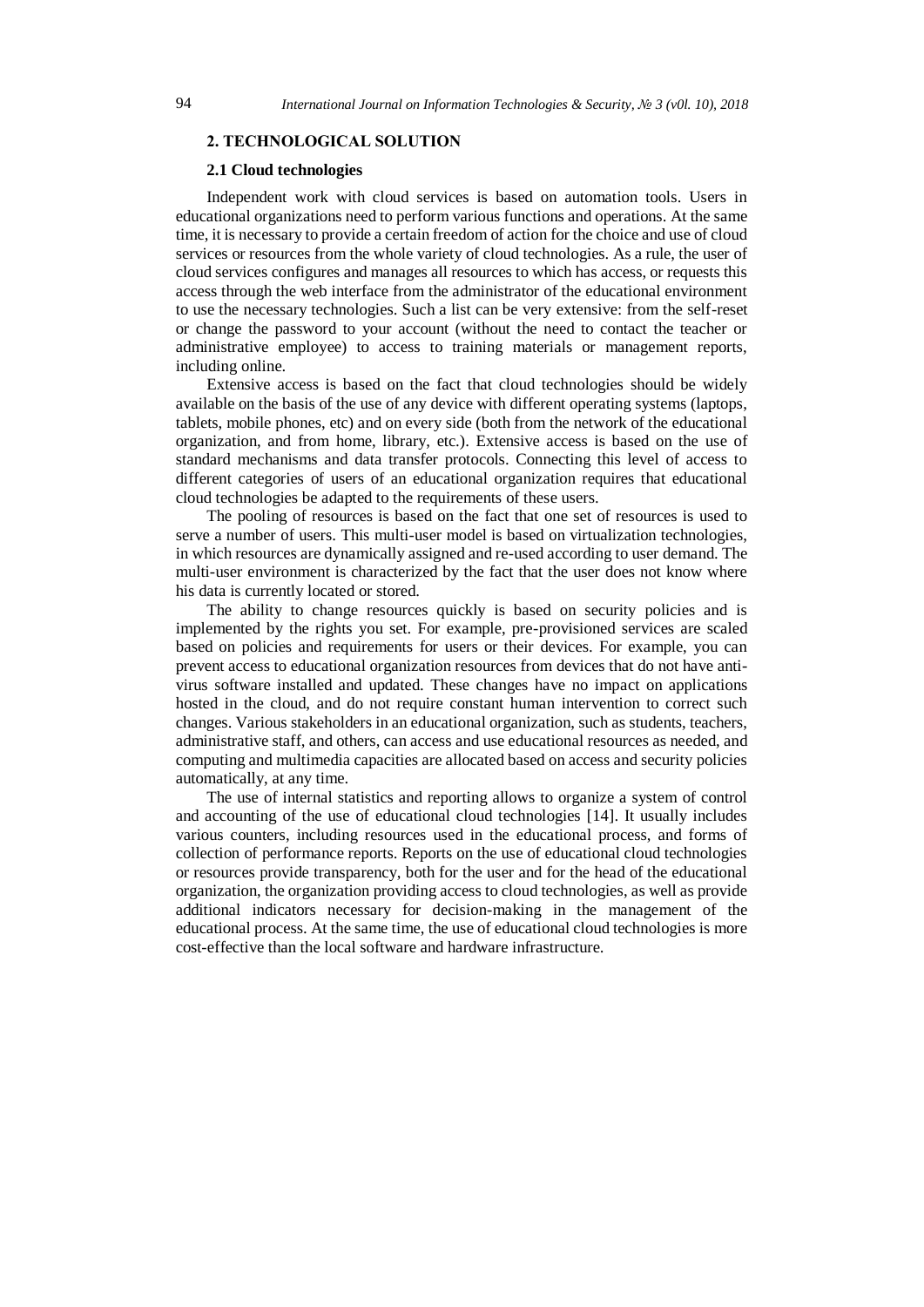There are three main groups of main cloud technologies that a user can get in an educational organization: software as a service (hereinafter SaaS), platform as a service (hereinafter PaaS) and infrastructure as a service (hereinafter IaaS) [20]. These groups use each other, which means that it is necessary to consider all groups in the formation of the security system, even if only one is currently used.

In the SaaS model (business application usage model in the Internet services format), users can access the applications they have published at any time. Currently, SaaS is considered to be the most widely demanded type of cloud technologies in the field of education. Yandex disk and Google, Twitter, VKontakte, Dropbox, YouTube and OneDrive, Office 365 Suite of applications are the most striking examples of SaaS. Microsoft and Google provide some services based on SaaS fashion, specifically designed for education and educational institutions [17].

In the PaaS model (a cloud environment that can be used to develop, test, run, and manage applications), the technology provider provides developers with the development tools to build or configure their application or service in the cloud, regardless of the platform to run. A well-known example of PaaS is the Google App Engine, where the developer can install and configure the application using Python.

In the IaaS model (computing infrastructure (servers, data warehouses, networks, operating systems), which is provided to users for deployment and launch of their own software solutions) represents access to computing resources that can be remotely controlled (processors, storage space, virtual networks, etc.) in the data center and used to run their own operating systems and applications. The great advantage of using IaaS is that It offers an on-demand data center without the need to buy or install new expensive equipment. Microsoft Azure and Amazon Elastic Compute Cloud are the most common examples of IaaS.

#### **2.2. Information security**

Data security concerns are primarily related to three main requirements: privacy, integrity, and availability. Privacy is defined as a set of rules that prevent unauthorized access to confidential information, while integrity is a way of protecting data from unauthorized modification of data and confirm that data is retrieved without any accidental or intentional distortion, and is reliable, and compliance with accessibility requirements allows authorized users to securely access data, especially those outside the educational organization.

In order to understand and successfully address the issues of data security, spread in the "cloud" and quickly assess the problems of their security in educational organizations, it is necessary to consider various aspects of the use of cloud technologies, possible threats, risks in information attacks [8].

The security of the communication environment that connects the user to the cloud infrastructure is an important area of protection. Ensuring the security of such an environment prevents the loss of confidential information during its transfer [3].

The biggest security problems are related to the data network, as all operations using cloud technologies are completely dependent on it, and all users use their data in remote access mode.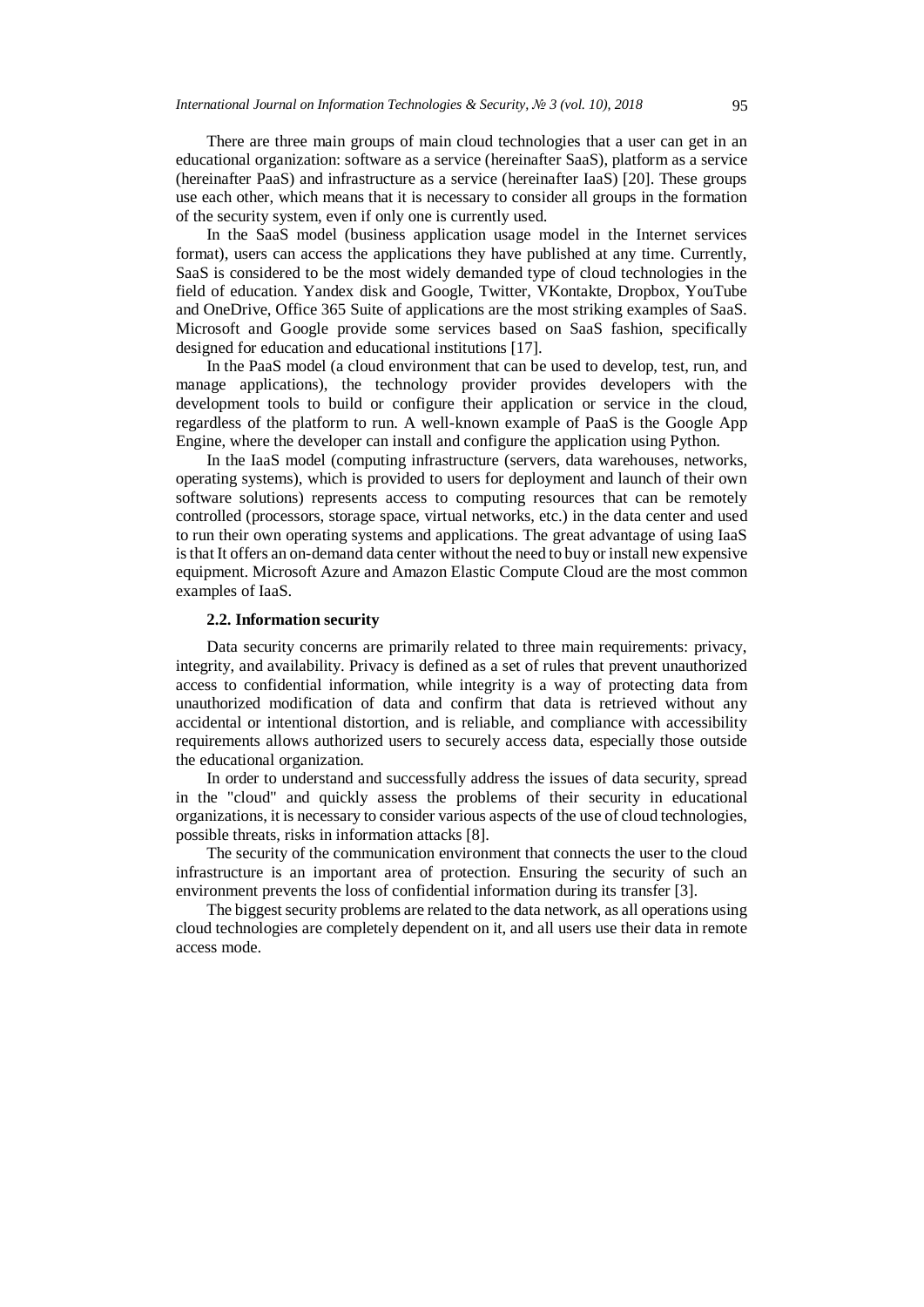The security of the cloud infrastructure entails issues related to the operation of the physical equipment used as the basis for the cloud infrastructure, as well as virtualization tools used for the operation of cloud resources.

One of the security tasks of a virtual environment is to protect a virtual machine, because when multiple virtual machines are located on the same computer, you cannot put a hardware protection device, such as a firewall between them. Another problem is in a dynamic environment where virtual machines are created, deleted or moved to another location automatically, which makes it very difficult to monitor movements and determine a security breach.

We can make some recommendations for secure use of cloud technologies.

- 1. Cloud technologies give a lot of advantages, but from administrators and from administrative staff requires an understanding of the principles of cloud technologies and following the recommendations and standards of information security, as well as knowledge and implementation of laws and regulations on the handling of personal data.
- 2. Networks and environments for information transfer in an educational organization must be ready for cloud technologies. This means that network equipment, such as routers and firewalls, must be set up so that access to the cloud is the most secure and achieves the expected results from the use of cloud technologies. In addition, you need to consider the use of network isolation (for example, based on VPN, VLAN, etc.).
- 3. The it administrator must control and manage the cloud services when signing a contract with the technology provider.
- 4. It is recommended that a contract be concluded with a third party to conduct regular inspections to monitor the performance and compliance of the service provider with agreed terms. It audit will allow to identify security problems in time, and not only when using cloud technologies.
- 5. The application of the threat assessment strategy is an urgent need. Depending on the processed information — it can also be a requirement for implementation of the laws on the protection of personal data.
- 6. Sometimes, stakeholders were simply not aware of specific threats to the cloud infrastructure. This requires finding a way to detect threats and avoid them before they occur. These measures should be taken specifically to address potential internal threats.
- 7. Data and applications in the cloud environment should be classified based on their values according to their importance and sensitivity to modification and access. Not all data stored in the cloud needs to be securely encrypted or protected. We should not forget that security always affects the performance of the system and its efficiency.
- 8. Backup and restore schemes must be run regularly to prevent data loss. At the same time, they must also be reliably protected.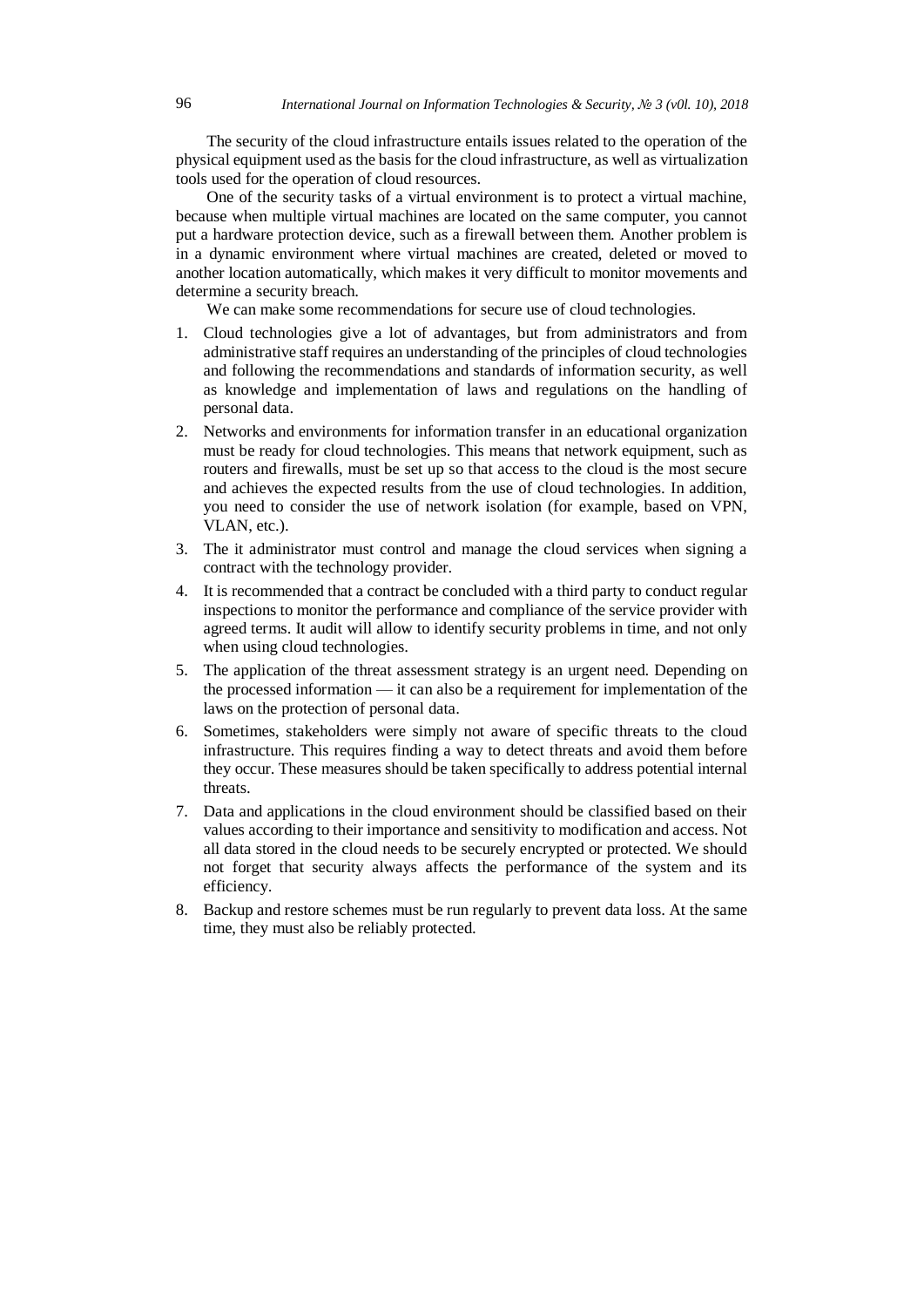- 9. Proper authentication, authorization and access to security tools must be regularly monitored.
- 10. Encryption and key management protocols during data transfer (including backups) must be continuously updated.

# **2.3. Perspective processing technique**

Particular attention should be paid to the competence and skills possessed by the administration of the educational organization and teachers in the use of cloud services. These will include the General level of personal computer skills, specialized software, understanding of distributed systems, skills of working together in a single infosphere, readiness to adopt new tools and change the speed of work, management literacy, team building, public relations, etc. When the administration of an educational organization comes to understand that almost everything is changing, like any person, they have a fear of something not to do. The most common and dangerous fears are shown in figure 1.



The data are obtained on the basis of a survey of undergraduates of the first and second year of study, who work directly in educational institutions of Moscow, and their teaching staff.

By statistics, the successful implementation of cloud services eventually leads to savings of 30% to 70% of working time, depending on the degree of formalization of portable processes. Savings consist of reducing the time of execution of ordinary processes, from reducing the time for reporting, from the optimization of human and material resources planning, from simplifying the functionality of the system and its accounting, from automating the implementation of pre-known actions, from automating alerts (which is extremely important given the increase in the number of participants in the educational process), from attracting additional funding by increasing the status of the educational organization.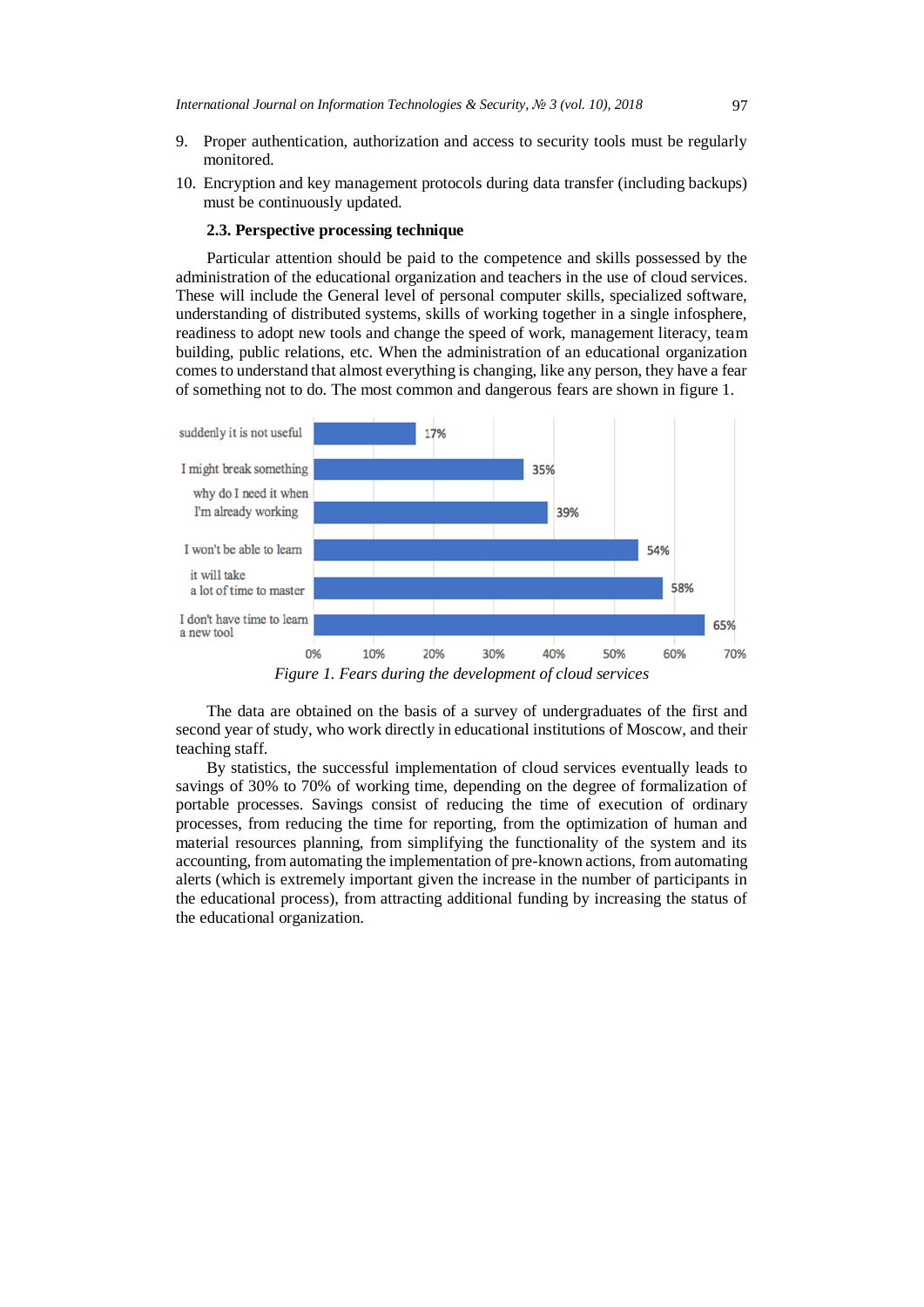Table 1 shows the calculation of time savings based on the annual number of certain typical tasks. For the number of tasks the average indicators on average educational organizations are taken.

|                                |                                                                      | <b>Time used</b><br>(hour) |                          | Time used (hour at year)     |                    |                |
|--------------------------------|----------------------------------------------------------------------|----------------------------|--------------------------|------------------------------|--------------------|----------------|
|                                | <b>Task</b>                                                          | Without<br><b>use</b>      | <b>Tasks</b><br>per year | <b>Without</b><br><b>use</b> | With<br><b>use</b> | <b>Economy</b> |
| 1. Collaborative<br>systems    | Create a<br>report                                                   | 5                          | 50                       | 250                          | 162,5              | 87,5           |
| 2. Helpdesk<br>systems         | Ticket for<br>maintenanc<br>e                                        | 1                          | 220                      | 220                          | 66                 | 154            |
| 3. Knowledgebase<br>systems    | Finding<br>information<br>to solve a<br>difficult<br>situation       | 3                          | 189                      | 567                          | 283,5              | 283,5          |
| 4. To-do list<br>systems       | Work<br>planning                                                     | 10                         | 120                      | 1200                         | 480                | 720            |
| 5. CRM systems                 | Search for<br>contacts of<br>employees<br>of partner<br>companies    | 0,5                        | 240                      | 120                          | 36                 | 84             |
| 6. Combo-systems               | The<br>preparation<br>of the<br>project for<br>execution of<br>works | 8                          | 120                      | 960                          | 672                | 288            |
| 7. Blockchain<br>based systems | Inventory                                                            | 20                         | 5                        | 100                          | 50                 | 50             |

*Table 1. Calculation of time savings when using cloud services*

Based on the presented data, we have that with the use of modern cloud services, the saving of working time reaches (on average) 1667 hours per year, since almost 70 days. Taking these indicators as average, we can assume that the real savings for a particular educational organization will be a diff of fifty percent of the obtained value and will be from 35 to 105 days. Even in the minimum version it is essential.

Technology will appear and change soon with high speed. You can try to resist this, but you can use the best practices of the leading educational organizations of the world, "ride" the technological wave and bring your educational organization to a new level [12].

Here is a list of modern and promising information technologies, the use of which (especially SaaS implementation) is able to bring the management of internal and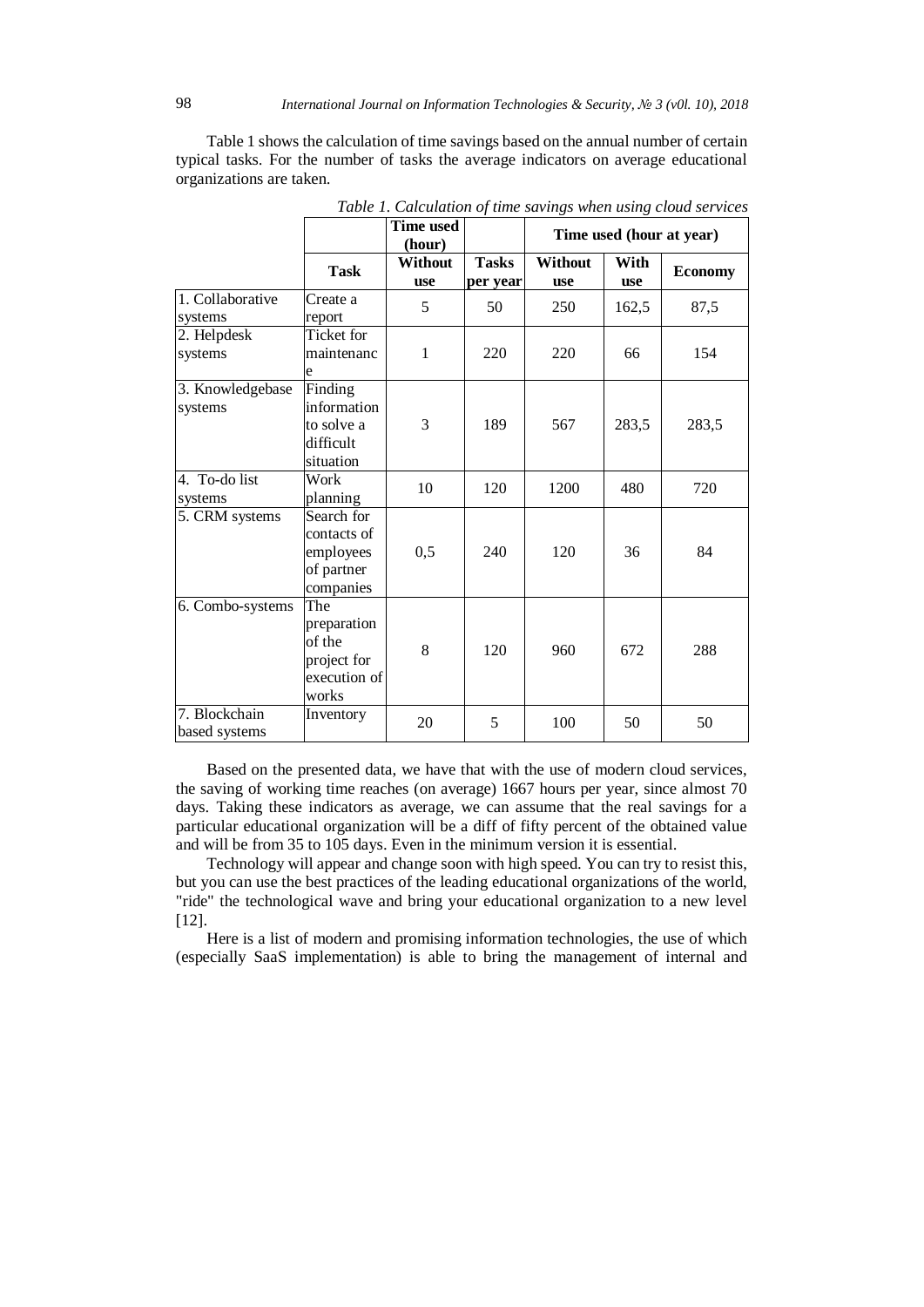external processes, as well as information security of educational organization to a new level.

1.Collaboration systems – anything that allows multiple users to work on a single document at the same time, providing access to a single calendar, address book or service.

2.Helpdesk systems – application systems, operating with the "incident" entity and presenting any action within the educational organization allow to organize the accounting of all performed and planned actions, to keep records of employees, workload and employment, to make visual reports of their activities and to track performance indicators.

3.Knowledgebase systems – used to document and later use information about the processes and activities within an educational institution. The use of knowledge Bases allows you to accumulate the experience of employees to solve standard and nonstandard situations, analyze it, provide access to it, introduce new employees to the course and use it as an electronic archive of all the main documents with the ability to search online.

4.To-do list systems - very easy to learn systems will allow to automate the formulation and accounting of tasks to employees of educational organization, increase the efficiency of their delivery, increase involvement in work processes and allow the Manager to always monitor the workload of employees (get cutoff on the number of tasks, their execution time, etc.)

5.CRM systems - Customer Relationship Management – allows to redefine the educational organization to interactions with parents and external contractors through an automated individual records of action on contract, an integration with the phone comes the ability to record telephone conversations to enhance the security level of the educational organization, and use built-in tools for standardization activities to paperwork and automate their accounting.

6.Combined-Systems - such systems combine several systems of the above, provide end-to-end operation with data, significantly increase the stability and security of the system as a whole.

7.Blockchain based Systems – the most promising from the point of view of information security direction for software in the field of education based on the use of linked list. The use of Blockchain technologies will take the security of educational organization's data to a new level.

Blokchain Technology distinguished by the fact that once trapped in her information cannot be deleted. Based on this approach, it is possible to use it in areas not than only financial affairs. Let us consider the examples in which the maximum security and reliability in the framework of the activities of the educational organization is required [13]:

- registration of incoming letters and documents;
- internal documents accounting;
- maintaining a portfolio of students;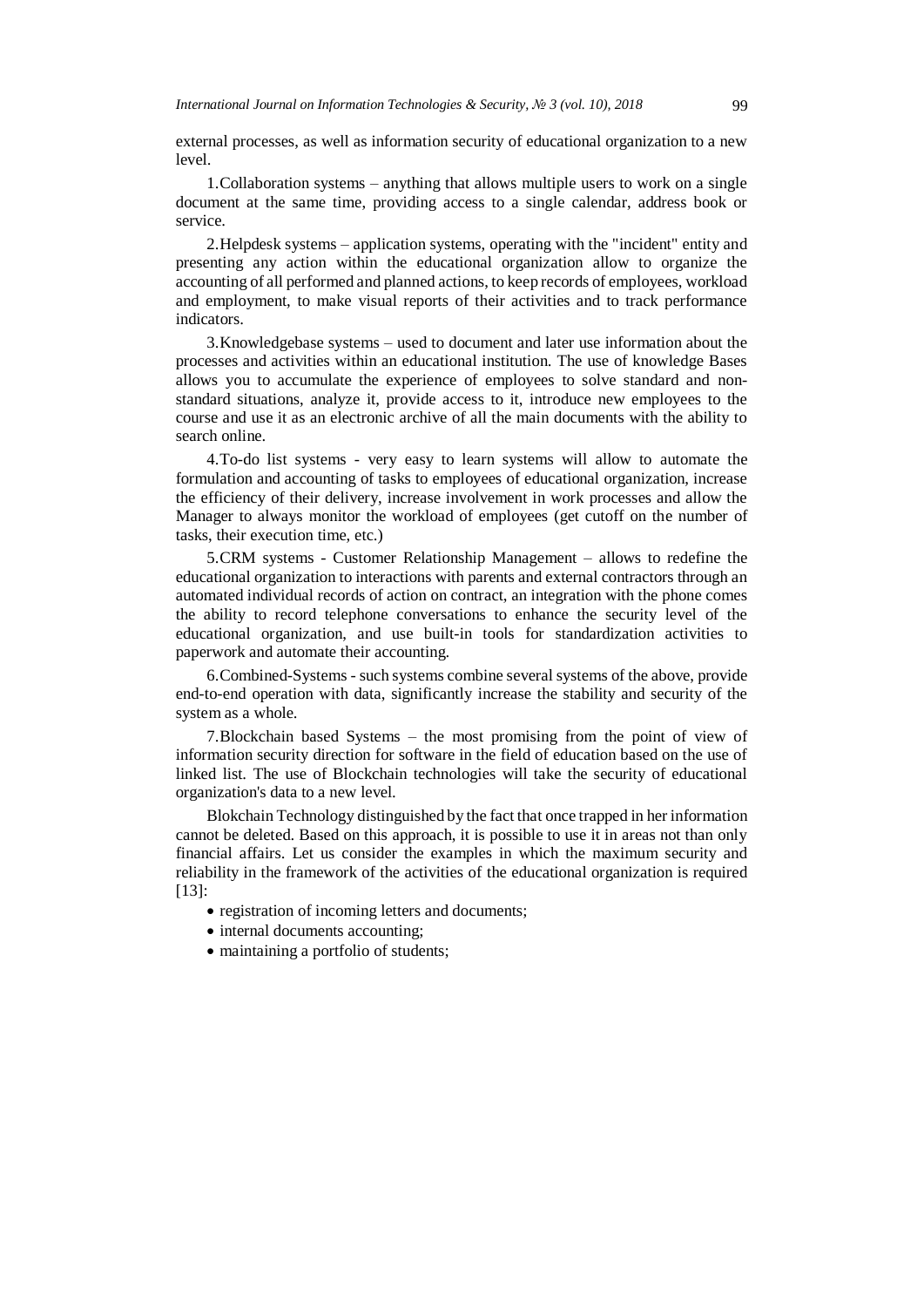- maintaining a portfolio of teachers;
- using the services of virtual phone system;
- registration of documents submitted for admission;
- maintenance of the electronic training log:
- the results of the state certification;
- accounting of graduates of educational organization;
- registration of users in the infosphere of the educational organization;
- carrying out and control of advertising companies of educational organization.

Let's demonstrate the statistical data obtained in the survey of masters of the first year of study before, during and after the study of disciplines related to the information space of the educational organization (Figure 2).



*Figure 2. The use of cloud services before, during and after training specialized master's degree subjects*

They clearly demonstrate the transition to the use of various cloud services in their professional work of employees of educational organizations. The most popular are the technologies under numbers 1 and 4 of the presented list, namely the system of joint work and the system To-Do list for the organization of own and collection activities. The next most popular are the combined-systems. An interesting situation has occurred with the systems number 5 and 7: their implementation and use is how difficult, which is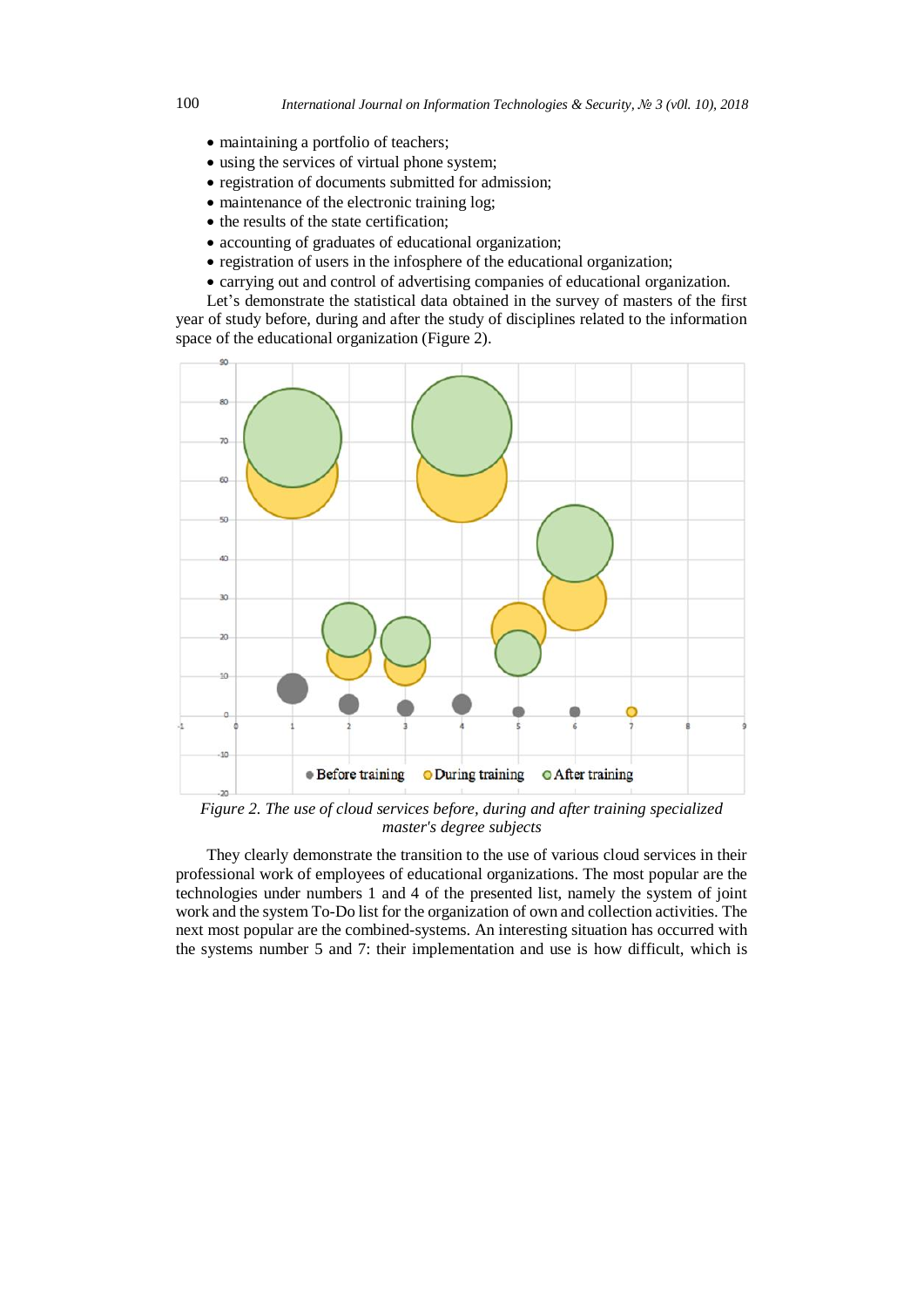possible only in the presence of a highly qualified system administrator. Systems numbered 2 and 3 are not very popular due to the need for structured, volumetric and regular filling. Taking into account the volume of documents and reports currently available in educational institutions, such systems do not find a response from employees.

# **3. CONCLUSION**

Cloud technologies represent an opportunity for educational organizations to use great advantages both in the educational process and in the management of an educational organization. When used collectively, they significantly increase the level of information security and increase the speed of embodiment of digital processes. The use of modern tools increases the speed of response of the educational organization, automates reporting and systematizes multi-pass processes. Documenting the activities of the administration creates conditions for its mobility and allows for a retrospective analysis to improve the quality of processes. However, educational organizations are still not without reason concerned about security issues. Risks in the use of cloud technologies can be a serious obstacle, which can interfere with the implementation of cloud technologies. With proper use, information in the cloud is usually much better protected than local information in an educational organization, but the use of such services and systems requires teachers and administrators to spend time on the development of new competencies. Over time, these costs are fully recouped by the efficiency and productivity of joint interaction.

### **REFERENCES**

[1] Peschool A. Integration of Cloud Services Criteria in the Selection Process of IT Solutions in Technical Wholesale, *International Journal on Information Technologies and Security*, № **1** (vol. 10), 2018, pp. 3-13

[2] Podjačevs P., Skorobogatova O. Computer Role-Playing Games as One of the Most Efficient Methods of Teaching and Learning in Higher Education. *International Journal on Information Technologies and Security*, Special Issue № **SP1**/2017, pp. 65-79

[3] Keka I., Betim Cico. Treatment and Visualization of Big Data in Power Systems. *International Journal on Information Technologies and Security*, № 2 (vol. 8), 2016, pp. 3-15

[4] Khalil H. A. Al-Shqeerat, Mohammad Ali A. Hammoudeh, Mohammad Ijaz Abbasi. Design and Analysis of an Effective Secure Cloud System at Qassim University. *International Journal of Computer Science and Information Security*. **8** (vol. 14), August 2016.

[5] Velumadhava R., Selvamanib K. Data Security Challenges and Its Solutions in Cloud Computing, *in Proc. International Conference on Intelligent Computing, Communication & Convergence (ICCC)*, Bhubaneswar, Odisha, India, 2015, pp. 204- 209.